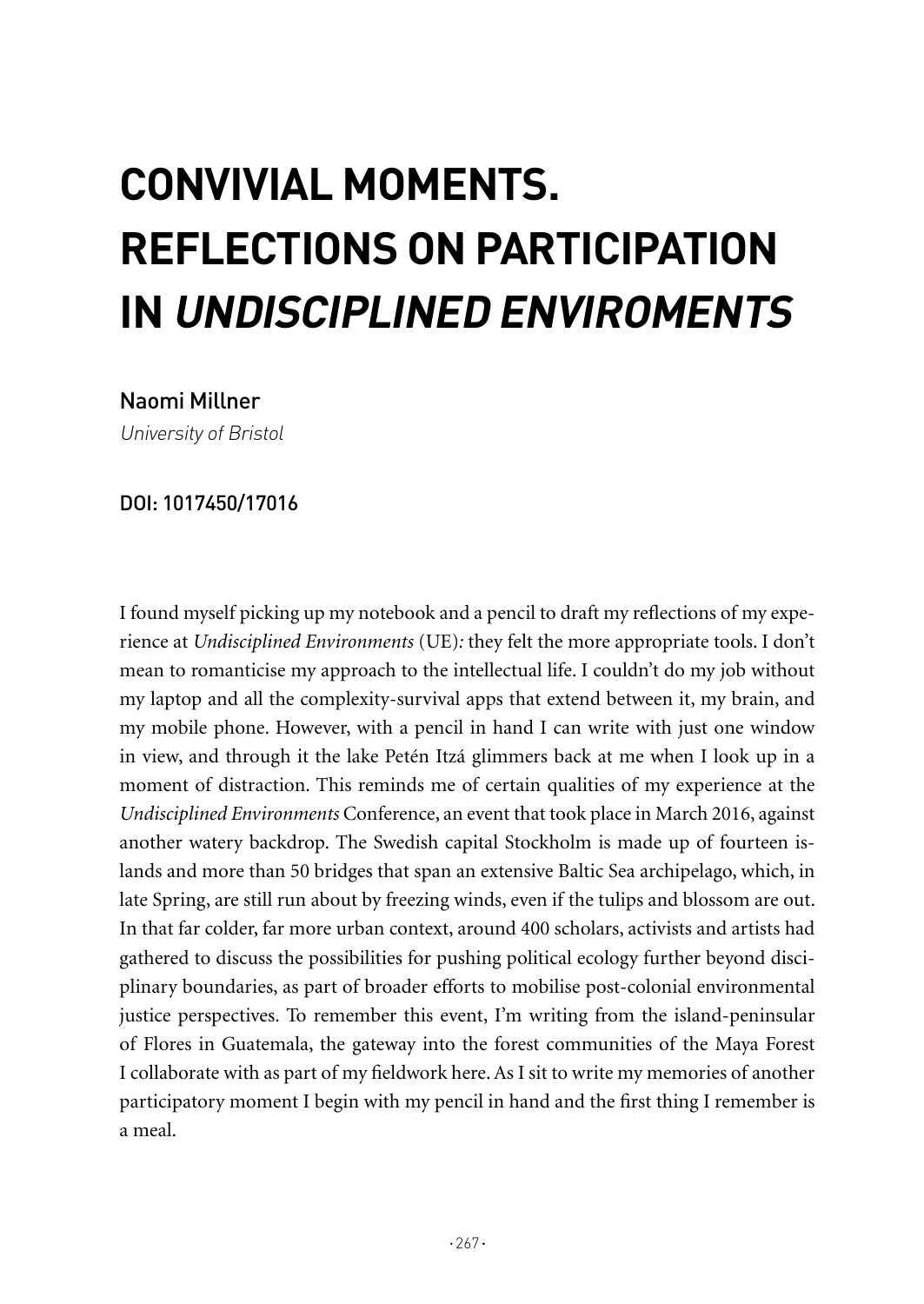The dinner in question was an opportunity for participants to get to know each other before presenting together at UE conference the following day, and had gathered ten mostly unknown faces together around a table laden with shared plates, in a cosy Greek-Cypriot place nearby the conference venue. The papers we would share were part of a two-part session I'd co-organised for the conference called "The More-Than-Human Commons and the Politics of Knowledge," along with Patrick Breshihan, based at Trinity College, Dublin. Based on several years of conversations around the topic and a letter-based exchange exploring some new readings we had put together a call for papers, and were excited to receive an overwhelming number of proposals. For me the enthusiastic response reflected a growing interest in "commons" as one of several key concepts through which to think environmental and social relations beyond private property relations. Following Elinor Ostrom's landmark scholarship, which rejects notions that common ownership of land (or seas, or other "resources") will inevitably lead to their decline, commons scholarship has largely focused on what kinds of "rules" enable effective governance of the commons.<sup>1</sup> Patrick and I had also engaged with commons theme at the 2014 Degrowth Conference in Leipzig<sup>2</sup> as part of a group assembly process, where commons was regarded as a key concept for the reimagining of economies and social relations from the premise of care, solidarity and cooperation, rather than perpetual competitive growth. However, while there had been much agreement on the significance of the concept – which connects histories of resistance to enclosure in various forms with post-colonial geographies in the present – we'd found much ambiguity around its use. In particular there was a tendency to slip into discourses of resource use and valuation that mirrored, rather than offering transformative possibilities to, dominant capital-based framings. Drawing on emerging debates in post-colonial anthropology and cultural geography, we therefore proposed the "more-than-human commons" as a means to articulate relationships that move further beyond humanist, or dualist, ways of thinking and doing politics. We had taken as our starting point a post-colonial politics of knowledge: an assumption that colonial power relations still structure the way we know the world, but might also be reconstructed otherwise. Additionally we emphasised embracing material and nonhuman forces as critical allies in the struggle to determine more expansive ways of organizing in common, alongside recent

<sup>1.</sup> See for example E. Ostrom, *Governing the Commons: The Evolution of Institutions for Collective Action*, Cambridge University Press, Cambridge, 1990; E. Ostrom, J. Walker, R. Gardner, *Rules, games, and common-pool resources*, University of Michigan Press, Ann Arbor, 1994.

<sup>2.</sup> The Fourth International Degrowth Conference for Sustainability and Social Equity, Leipzig, 2-4 September 2014.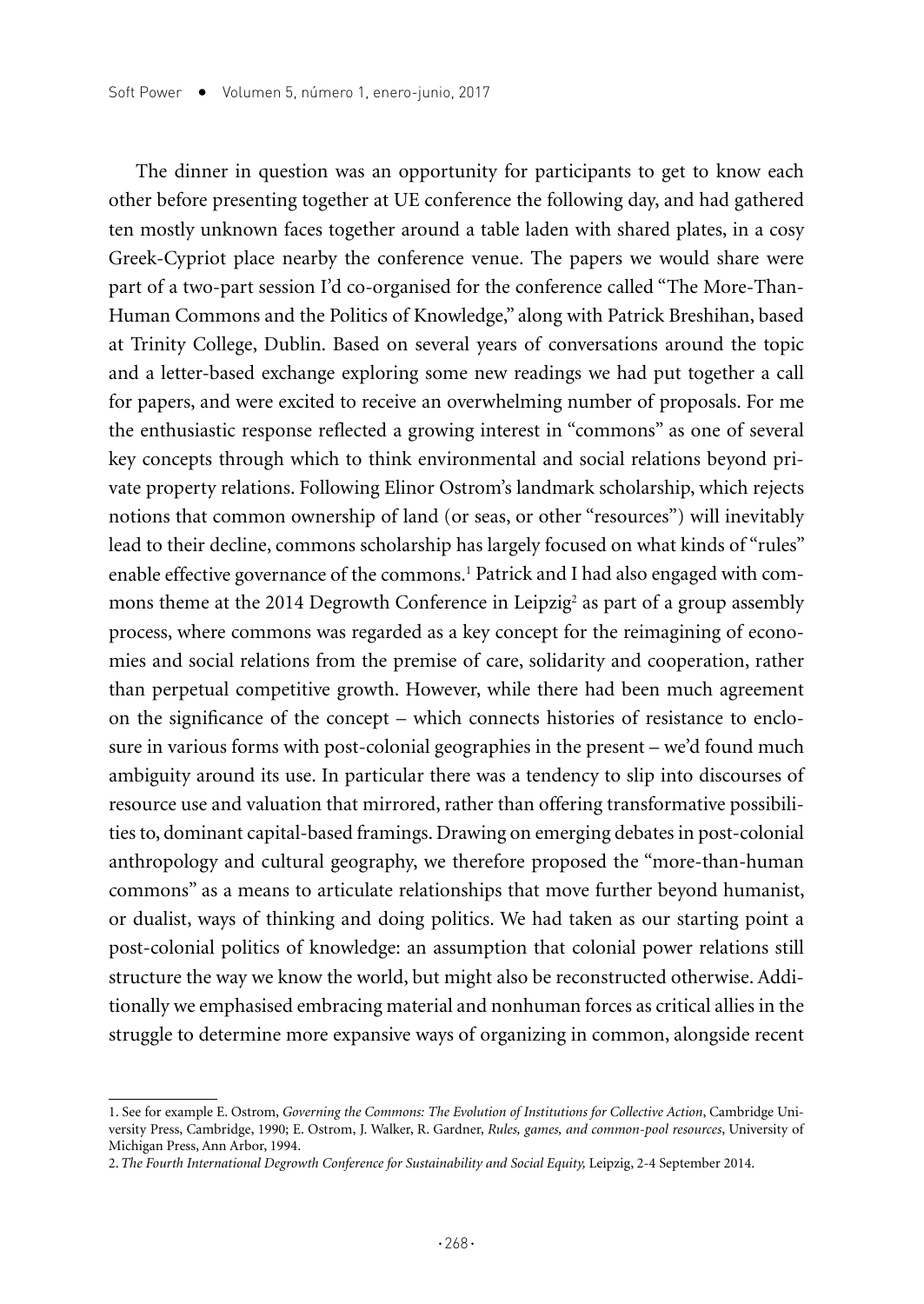work in "more-than-human geography".3 This, we hoped, would provide a counterpoint not only to what anthropologist Arturo Escobar calls the "analytic of finitude," a "cultural order in which we are forever condemned to labour under the iron law of scarcity," but also to techno-utopian fantasies of infinite growth that tend to ignore material questions of reproduction<sup>4</sup>. Disrupting the binaries of social and natural, human and non-human, that undergird the history of capitalist enclosure and biopolitical control, the more-than-human commons aims to foreground conflicts over what ecologies are visible and how they count within new regulatory and economic regimes.<sup>5</sup>

We were delighted to discover – from both the proposed abstracts for the session and the papers in performance – that our panellists had engaged with this notion in depth and with ingenuity, developing their own creative routes through their empirical and disciplinary contexts. Our two sessions included explorations of the temporality of the commons beyond "clock-time" (Michelle Bastian); Cleo Woelfle-Erskine's engaging exploration of collaborative science in "salmon-beaver-human worlds" as well as Oscar-Felipe Reyna-Jimenez's thoughtful excavation of commoning in the Wirikuta Sacred Natural Site through attention to the way that gold, silver and peyote are enrolled into assemblages there. Among theoretical contributions, Maan Barua also gave a stimulating coherent account of an emergent commons premised in a "politics of inhabitation", drawing on a sensitive attention to the diverse ways (and speeds) that nonhuman animals inhabit dynamic environments, and a "politics of negotiation", where animals' intent and knowledges are made to matter. Besides these rich ideas, I found a quick spirit of conviviality among my fellow-contributors. From the moment we sat together around the dinner-table to find common ground I was caught up in a web of enthusiasm and interest that carried me along, quite oblivious to the passing of time. While it is always possible to encounter with excitement those who share your interest at a conference event, the quality of my experience felt different – above all because of the intention to listen to one another that we shared, and the consequent sense of presence that filled our table, creating what felt like a short release from the competitive pressures of the workplace. Our conversations threaded easily between the theoretical content of

<sup>3.</sup> See for example S. Whatmore, "Materialist returns: practising cultural geography in and for a more-than-human world", in *Cultural Geographies*, 13, 4, 2006, pp. 600-609.

<sup>4.</sup> A. Escobar, "After nature: steps to an antiessentialist political ecology", in *Current Anthropology*, 40, 1, 1999, p. 6; see also M. Cooper, *Life as surplus: Biotechnology and capitalism in the neoliberal era*, University of Washington Press, Washington, 2008.

<sup>5.</sup> P. Bresnihan, M. Byrne, "Escape into the City: Everyday Practices of Commoning and the Production of Urban Space in Dublin", in *Antipode*, 47, 2015, pp. 36-54; M. De la Cadena, "Indigenous cosmopolitics in the Andes: Conceptual reflections beyond 'politics'". in *Cultural Anthropology*, 25, 2, 2010, pp. 334-370.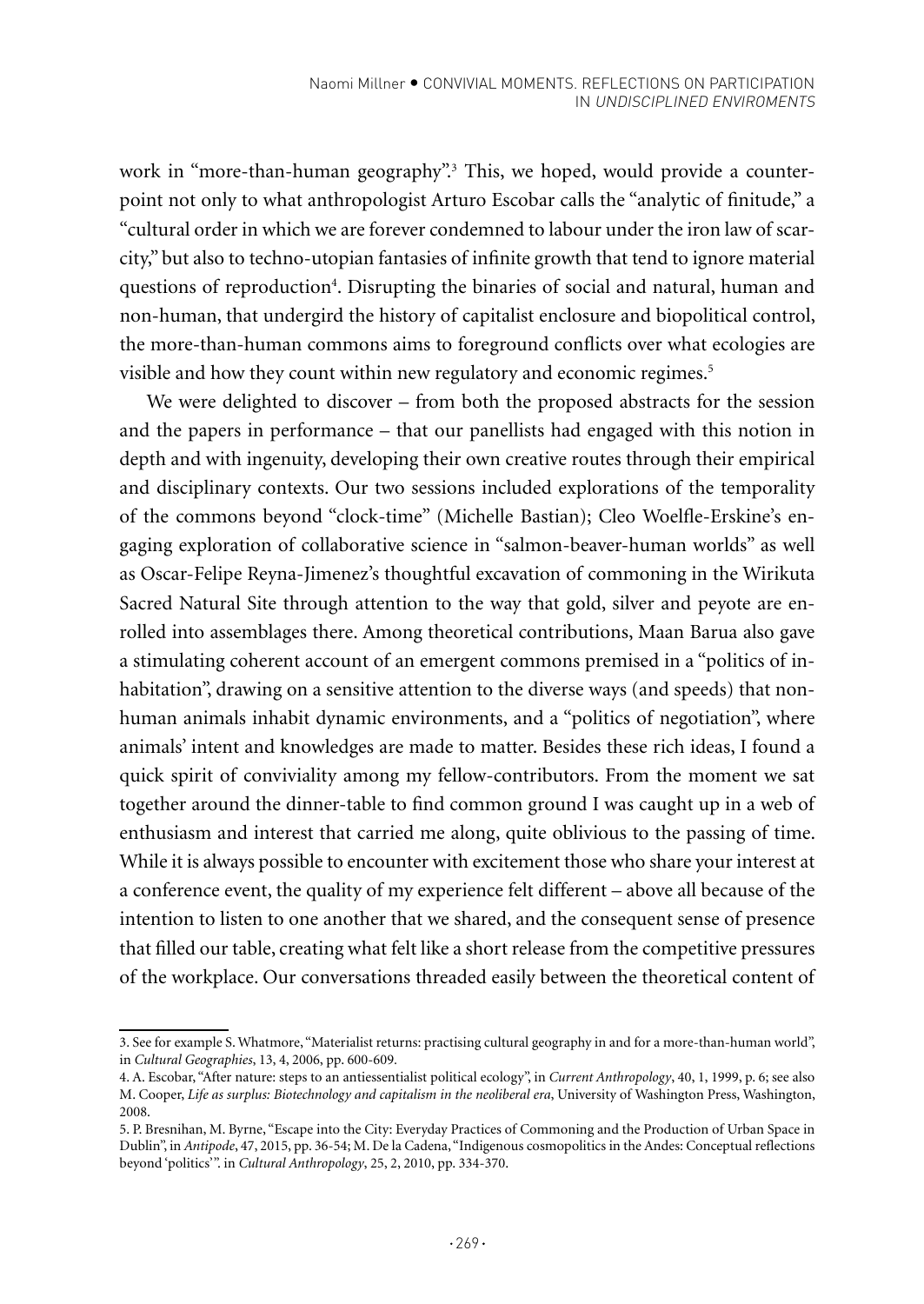the panel and our experience of related events; but also into reflections on our own academic contexts and the new pressures and kinds of precarity we faced in our different situation. The sense of understanding of our mutual contexts that this created, before the day we presented together, created a sense of solidarity that, for me, then changed the way we performed our contributions. While inevitably we came at our topics from different perspectives and disciplinary backgrounds, I found this appreciation of difference and commonality moved us beyond the frustrating staccato stutter that can sometimes characterise events where no one knows one other, and toward meaningful conversation, where the gaps in between us matter.

The homepage for UE conference<sup>6</sup> describes the intention to cultivate such interactions as the aim of allowing crossings between "isolated disciplinary silos". As we live in "undisciplined environments" the authors claim, "we need undisciplined thinking". Before the conference I had found the title rather difficult to get my head around, and I struggled with a number of questions (does disciplinary training help or hinder this exchange? Are environments really undisciplined?). However, time given to these questions combined with the spaces for exploring them within the conference left me feeling engaged and enthused. For me, this enthusiasm – a contagious affective connection, that traverses bodies and expands a sense of collective possibility – was familiar from the above-mentioned Degrowth conference, which, in 2014, had gathered around 2000 academics, activists and social thinkers. With an innovative format somewhere between a conference, a protest camp, and a festival – at times translated in situ into four different languages – I remember leaving that event feeling that, however grim the political situation might have felt, "this thing just might be possible." Enduring memories of taking part in a slow motion "flash mob" in a mall, releasing balloons among bemused shoppers while a larger demonstration took place outside; and of watching films about transformative action projected onto high-rise buildings at night, became catalysts on my return to Bristol for exploring with friends how we might support each other into imaginative acts of cultural resistance.

While taking on a more specifically academic remit, and therefore a more academic tenor and array of themes, the *Undisciplined Environments* conference drew together many of the same people and shared the ethos of engaged intersectional and interdisciplinary conversation grounded in principles of sharing and solidarity. For me, UE extended the common feeling I'd found at Degrowth, into a question that might be

<sup>6.</sup> http://www.politicalecology.eu/news/item/entitleconference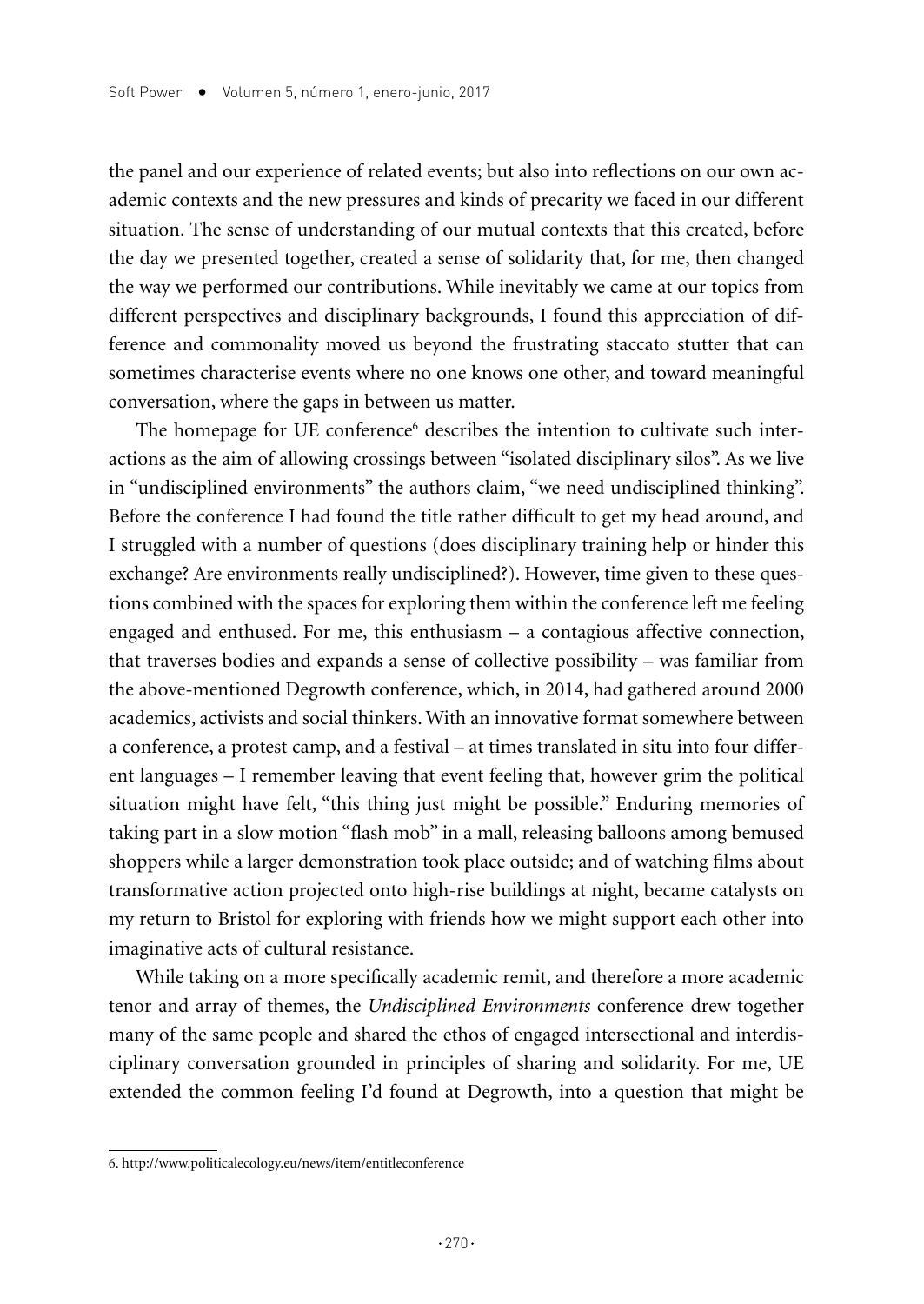phrased thus: "if this thing were possible, what kind of thing would it be?" The remit of the conference in this sense was to explore how the interdisciplinary field of Political Ecology, which has been developing since the 1970s with the particular influence of Marxist political economy, can interact with discussions arising in indigenous, decolonial, and gender studies, as well as in emancipatory political and social thought, in order to further contribute to the decolonization of social and environmental knowledge. These themes were richly explored in sessions and plenaries throughout the days, pushing at the limits of disciplinary conversations and often challenging what we count as relevant knowledge. At times this also led to the staging of challenges to academic form and format, as well as content, even though the conference was largely traditional in its overall structure. This was possible partly through the invitation for the submission of experimental sessions, including reading performances, arts practices and exhibitions, that were reflected in the programme alongside the usual paper contributions. It was also due to the questions being asked by participants, that pushed deeply into what I called above a "postcolonial politics of knowledge," as well as some of the courageous responses that were formulated to problems identified. Notable highlights included a panel involving Kim TallBear from the University of Alberta, and Ailton Krenak, Krenaki leader and Brazilian public intellectual, which conveyed the importance of moving beyond "armchair criticism" and toward uncomfortable, but enlivening, challenges emerging at the intersection between gender and sexuality studies, and networks of indigenous knowledge-producers and conservers. In like manner, the multiform interventions that made up the innovative sessions organised by Cleo Woelfle-Erskine and July Cole "Who will queer political ecology? or Cute goners, (in)human thinkers, and queer wastoids" went some way to connect issues of gender exclusion and species extinction. Many of the richest interventions at the conference allowed us to begin to imagine what a world might look like if its violently normative horizons were creatively reconfigured.

In relation to this point, what made my experience at UE distinctive from attending other events was the admission of failure that marked its foundation and structure. The premise for the conference was that power and conflict are at the core of socio-environmental change, but that *existing knowledge and higher education structures are illequipped to address them*. This admission implicates us all, calling for humble reevaluations of our working contexts; a brave reexamination of our collective (disciplinary) histories; and a willingness to cross borders as part of active processes of political listening, before making what we might call political speech. For me, this ethos, together with the experience we made of it as we met to co-create the event, breathes the possibility of